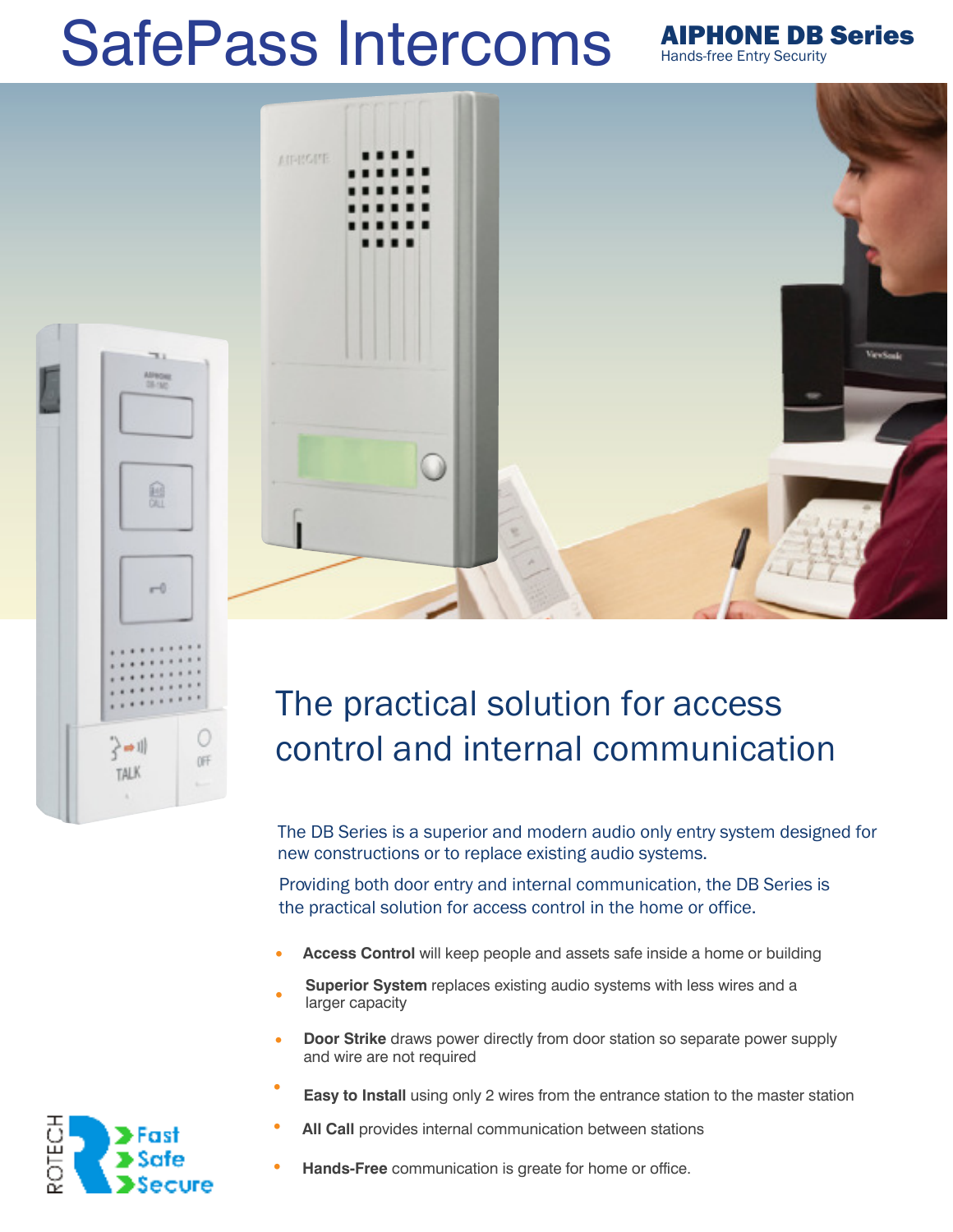### Why the DB Series?



### **CAPACITY** is 1 entrance station, 1 master station, and up to 4 sub stations.

### INTERNAL **COMMUNICATION**

1 master station and up to 4 sub stations



DB-1MD